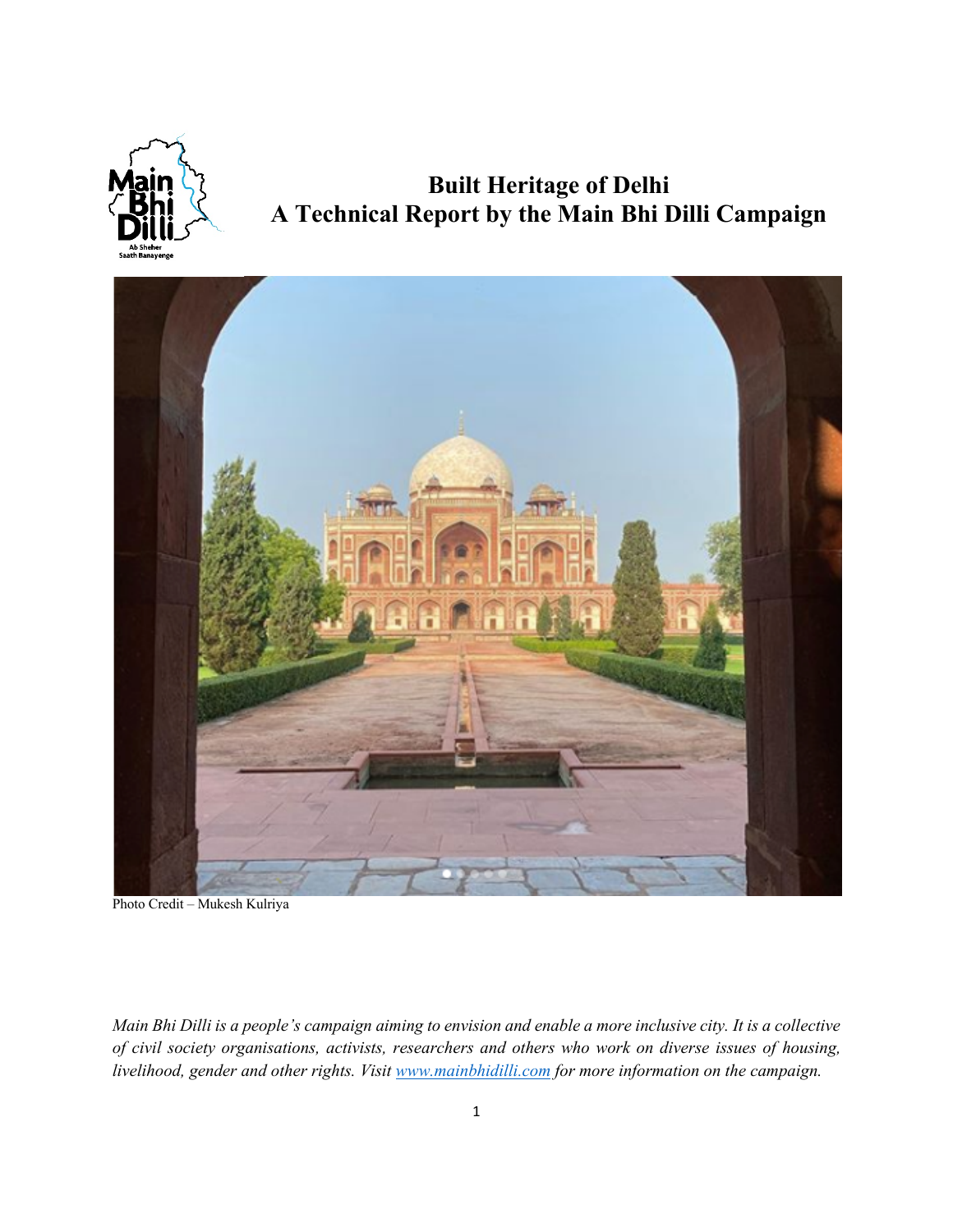### **INTRODUCTION**

Essentially a riverine valley amidst low-lying hills, Delhi has a rich history going back many thousands of years. Unlike most such cities though, Delhi has not had a historic core from which the city had grown into the surrounding countryside. For many political and cultural reasons, there have been multiple iterations of urbanisation in the region today identified as the National Capital Territory of Delhi. As a consequence, a rich array of heritage sites and archaeological remains may be found in the city. Much of this was identified and granted protected status by the Archaeological Survey of India in the first few decades of the twentieth century. However, due to the pressures of urbanisation this historical legacy often suffers from neglect and is, at times, under active threat of erasure. Therefore, there is an urgent need to mandate resident engagement with heritage sites and provide adequate civic services for their integration into citizens' lived experience of Delhi.

### **EXISTING SCENERIO**

*MPD 2021* notes the existence of 1208 historical monuments and sites in Delhi<sup>i</sup>. Amongst these, 174 centrally protected. Out of these, 3 are World Heritage Sites and 10 are ticketed as structures of national importance. Most centrally protected monuments are under government ownership, and the Archaeological Survey of India (ASI) exercises exclusive jurisdiction over them. As per the *MPD 2021*, six heritage zones have also been identified in Delhi:

- 1. Walled City of Delhi, Shahjahanabad
- 2. Lutyen's Bunglow Zone (LBZ)
- 3. Nizamuddin and Humayun's Tomb Complex
- 4. Mehrauli Area
- 5. Vijay Mandal–Begampuri–Sarai Shahji–Lal Gumbad Complex
- 6. Chirag Delhi

Additionally, *MPD 2021* identifies the following three archaeological parks in Delhi:

- 1. Mehrauli Archaeological Park
- 2. Tughlaqabad Archaeological Park
- 3. Sultan Garhi Archaeological Park

The definition of heritage sites and structures is also ambiguous in the current legal regime: they have to be deemed of 'historical, archaeological, or artistic interest', but how these are to be defined have been left wide open to interpretation. Moreover, there are no provisions for listing contemporary buildings less than a hundred years old as heritage sites of importance. Consequently, Delhi's built heritage has been under severe risk of:

- 1. Land-grab
- 2. Aesthetically insensitive construction
- 3. Communalisation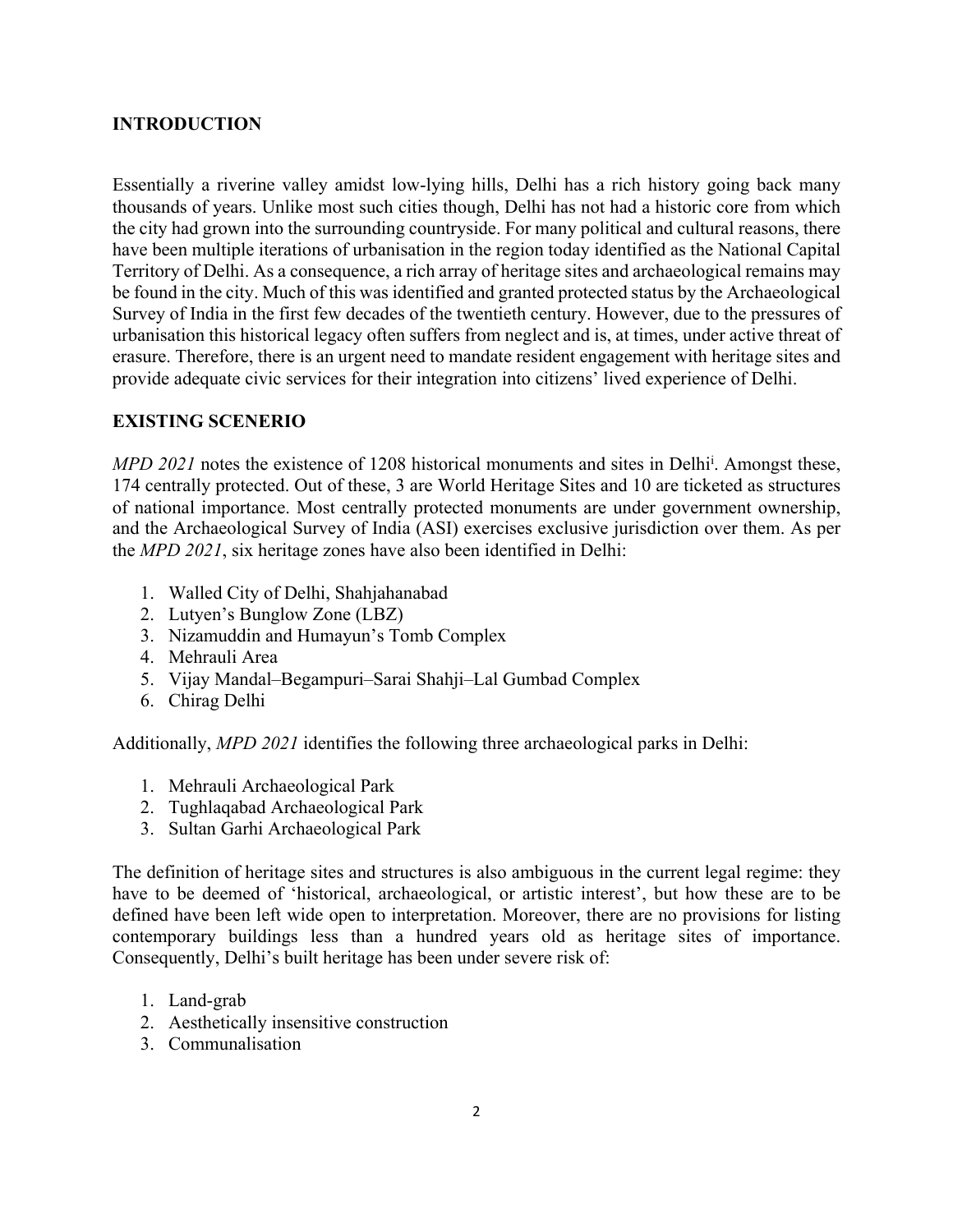Out of the centrally protected monuments, 15 have been identified by the National Monuments Authority (NMA) as under "severe pressure of urbanization", 11 have been listed as "missing", and 1 has been de-notified as no longer a monument of national importance<sup>ii</sup>.

Many other hundreds of structures not protected by the ASI have been notified by the Department of Archaeology, Government of NCT of Delhi (GNCTD) under its jurisdiction and also by the Delhi Building Bye-Laws under its heritage clause, e.g. the Rashtrapati Bhavan and the Central Vista. Along with ASI and Dept. of Archaeology, GNCTD, *MPD 2021* identifies NDMC, MCD, Cantonment Board, and DDA as the other government stakeholders in the protection of listed monuments. Significantly, only ASI and the Dept. of Archaeology, GNCTD can own heritage sites and structures: the remaining bodies can only act as caretakers as per provisions of central and state law. The municipalities control 'heritage buildings', but there are no clear bye-laws to comprehensively specify whether this control extends to just façade or to the structures in their entirety.

## **HOW DID WE GET HERE?**

A series of acts over the past hundred years have defined the powers of the ASI. Those presently in operation are the Ancient Monuments and Archaeological Sites and Remains Act, 1958 and the Ancient Monuments and Archaeological Sites and Remains (Amendment and Validation) Act, 2010. Additionally, the Delhi Ancient and Historical Monuments and Archaeological Sites and Remains Act, 2004 grants powers to the Dept. of Archaeology, GNCTD. Considered in toto, these acts grant the central and state governments powers to:

- 1. notify structures and sites as protected monuments
- 2. take such monuments under public ownership
- 3. acquire and fence land in their vicinity
- 4. restrict public access and rights in monuments

The ASI, particularly, has a massive mandate, maintaining over three thousand protected monuments all over India, carrying out excavations in numerous dig sites, and operating over 46 museums. Its work, of late, has been complemented by establishment of the National Monuments Authority and the National Mission on Monuments and Antiquities, but it jurisdiction is still spread unevenly over urban, semi- and peri- urban, and rural areas and through planned and unauthorised settlements. Its budgetary allocations have not been wholly in sync with its expenses, and it has consistently faced capacity issues in carrying out is mandateiii. *MPD 2021* suggests that each local body/land owning agency "should formulate Special Development Plans for the conservation and improvement of listed heritage complexes and their appurtenant areas", but it does not lay down any clear guidelines on how these plans are to be made and implemented<sup>iv</sup>.

Significantly, the centralised nature of preservation and maintenance of built heritage in India has largely alienated local communities from the historical structures and sites in their vicinities<sup>v</sup>. Heritage management has been conceived primarily as an exercise managed best by technocratic and bureaucratic experts, and community partnership is hardly ever imagined as integral to this process. This system is rooted in the colonial rhetoric of protection, which saw Indians as incapable of appreciating their own heritage and sought to aestheticize these sites and structures by keeping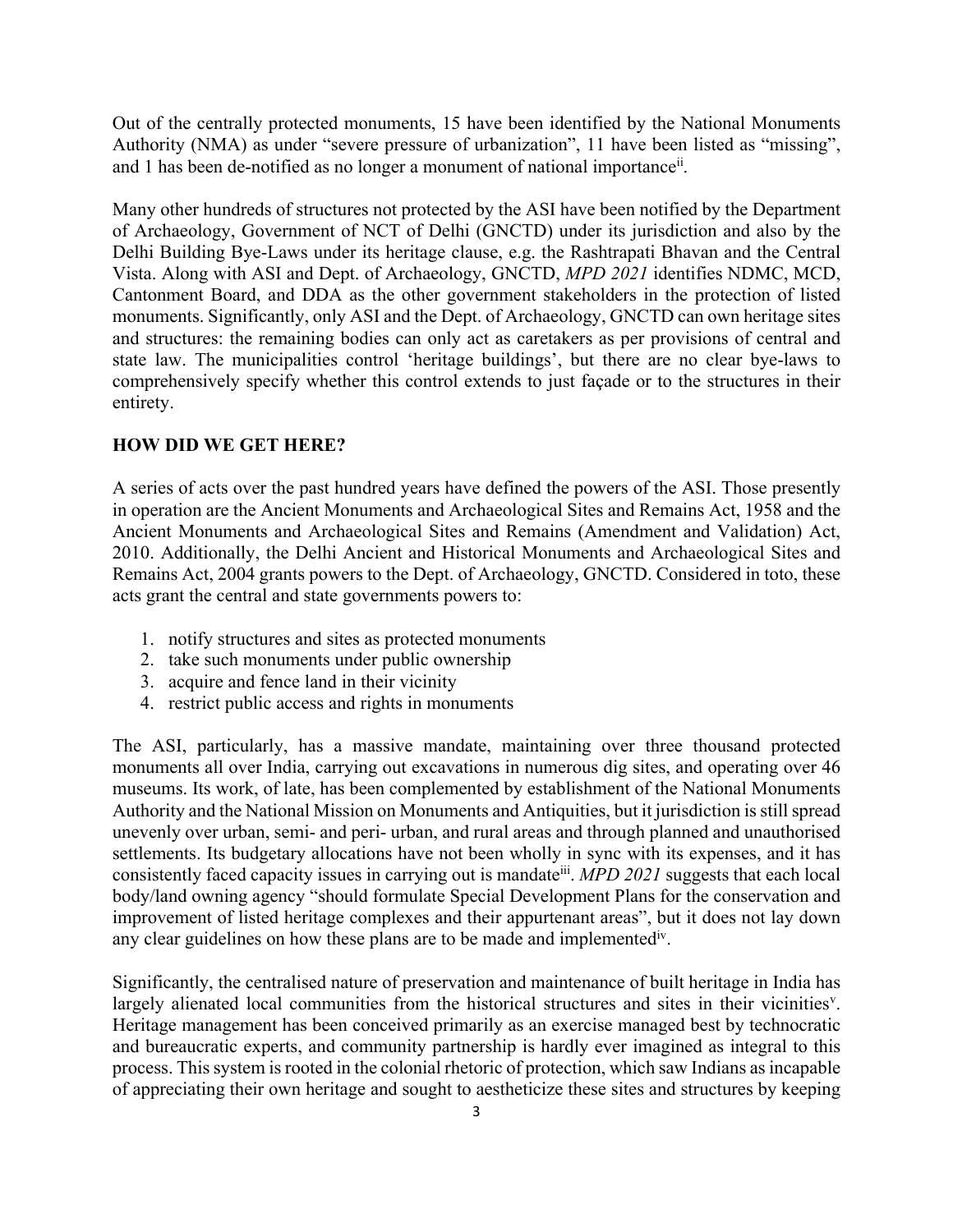local residents at manageable distances from their own built heritage. Premised on the disciplinary logic of zoning and a rigid segregation of work from home, planning for Delhi has also not been inclusive in its vision for the city and its heritage. In Delhi's case, these legal and operational protocols seem to have deepened an enduring indifference to the city's past given the cultural rupture of Partition, the 1984 pogrom, and the successive influx of migrants post-Partition. Rapid, aspirational urbanisation has put not only the monumental heritage but also more recent structures at active risk of obsolescence and demolition. When hardly anyone claims to belong to Delhi, the fate of its heritage is more or less constantly at risk of encroachment, spoliation, and erasure.

#### **WHERE SHOULD WE GO?**

A planning vision for Delhi's future should give adequate attention to its past, not just in terms of its monumental past classified and protected by law but also its more recent built heritage from the late nineteenth, twentieth, and even twenty-first century. Citizens cannot be made to care about a heritage which they largely do not perceive as theirs, so attempts must be made to reorient this heritage as a more relevant part of their lived experiences. The common perception that heritage sites occupy premium space which may be put to better use for housing and infrastructure provisioning is another symptom of the failure of planning to innovatively ease the boundaries between Delhi's past and present. Unlike most other major historical cities in the world, Delhi is more or less blind to its past even though many of its historical sites and structures are of considerable civilizational value integral to South Asia's cultural and architectural history.

It is necessary, therefore, to insert Delhi's built heritage—from archaeological mounds under extreme stress of urbanisation to neglected medieval monuments being littered and vandalised to modern structures being simply demolished for 'world-class' replacements—into the affective makeup of its citizens. It is important to recognise that urban built heritage is not separate from urban economies and ecologies: a sustainable and inclusive planning vision for Delhi should view the city's built heritage as vital to its future. The legal and governance apparatus protecting Delhi's heritage needs to be overhauled to answer the city's specific needs for land in a manner which adaptively integrates historical sites and structures with the needs and aspirations of the city in its entirety. Hence, the new Master Plan for Delhi should seriously rethink the existing strategy of segregating the city into various zones, heritage and otherwise: continuation of this paradigm is bound to lead to similar kinds of apathy and neglect seen till now. Rather, the new Master Plan for Delhi should creatively facilitate public interaction and access to Delhi's built heritage, incentivising citizens to recognise these sites and structures as vital urban commons and open cultural spaces of social and historical importance. It should embed heritage management within urban communities at local, ward levels through active engagement of all residents, whether house owners or tenants, in the form of community museums of tangible and intangible heritage. For example, many archaeological parks have listed and unlisted monuments in their surrounding areas: these can be sites of community partnerships with nodal heritage centres in the localities themselves. Such initiatives will reconnect local populations with local histories, and generate a greater sense of ownership. The new Master Plan should identify optimal sizes of localities and facilitate how people of those localities envision their areas to function and appear with regard to their entire living environment, including not simply heritage management but heritage management as linked to water, sewage, education, healthcare, livelihood, and transportation.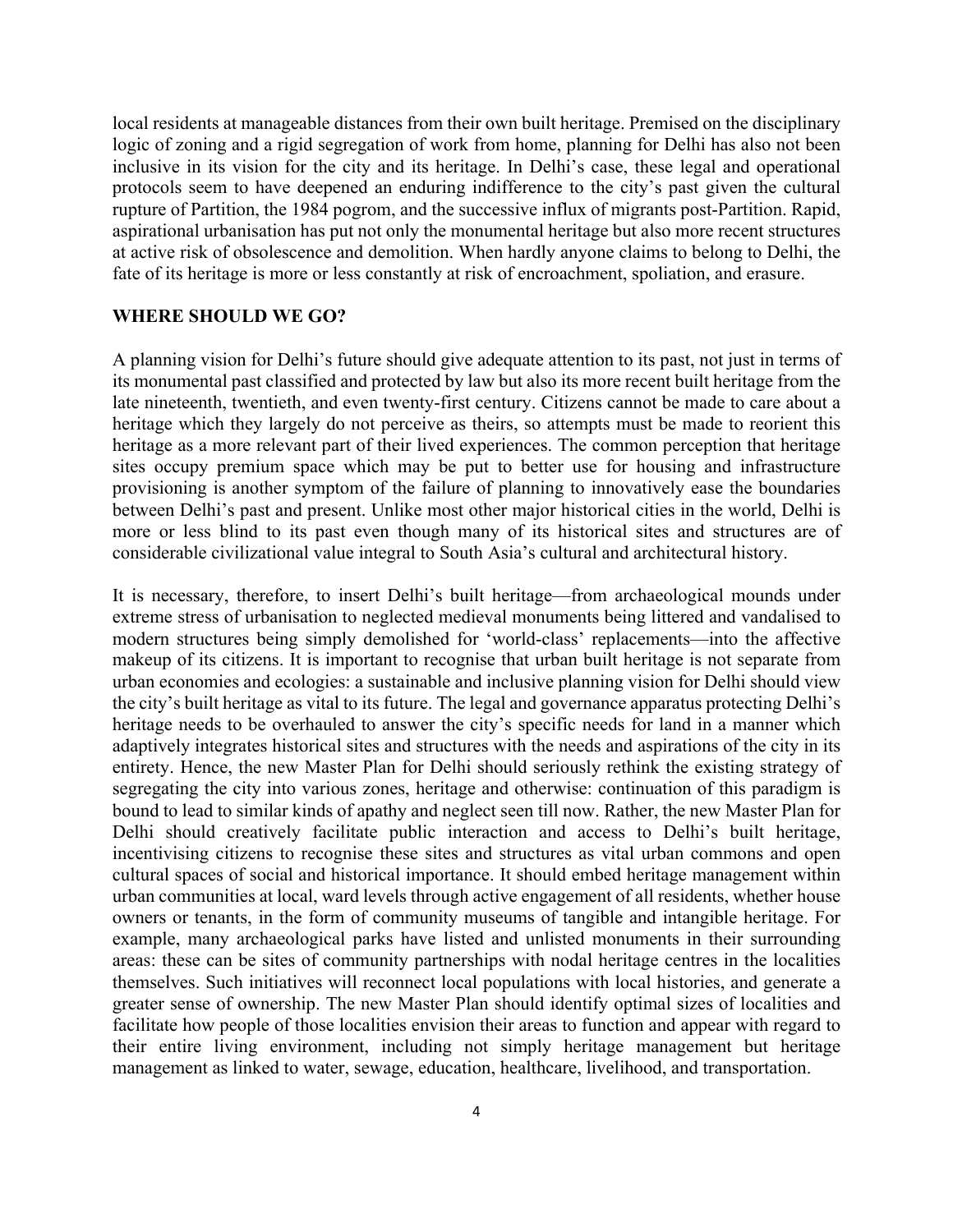#### **RECOMMENDATIONS**

Actionable points for repositioning heritage management in Delhi with reference to the new Master Plan for Delhi are:

- 1. Make Local Area Plans (LAP) integral to the preparation of the Master Plan, and treat all listed—and not just protected—sites and structures as integral to the social life of all citizens house owners and tenants; small businesses and educational institutions—at ward level. Doing so will facilitate decentralisation from the existing conservation apparatus of monuments of national, regional, and local importance. It will allow state and municipal authorities and residents' associations to address local civic services holistically, tackling which will create greater incentive and energy for citizens to develop associations with their built heritage and enable them, at ward level, to adopt monuments in their neighbourhoods as community assets.
- 2. Streamline work of institutions involved in maintenance and care of heritage sites and structures, including not just those belonging to the state but also those under private ownership. The owner/caretaker of each site/structure should be publicly identified and listed, and area-specific rules made emphasising façade control but allowing modification of interior spaces. This will allow, for instance, havelis in Shahjahanabad to re-acquire a semblance of cultural value without compromising on their functionality as residential and commercial spaces.
- 3. Allow educational and research institutions to adopt monuments in their neighbourhood, set up at least one Community Heritage Museum, and look after their day-to-day maintenance through Heritage Societies constituted specifically for this purpose. For instance, Flagstaff Tower can be taken up by the University of Delhi and the Mutiny Telegraph Memorial can be taken up by Ambedkar University. This will allow students to appreciate continuities between lived experience and cultural histories, understand local linkages to Delhi's past, and develop attachment to the city's built heritage.
- 4. Evaluate tourism potential of heritage sites and structures in light of existing physical and social infrastructure of surrounding neighbourhoods as part of LAPs. Introduce phased improvement of this infrastructure so as to generate revenue not through monetization of access but local livelihood opportunities in hospitality and artisanship. Heritage walks and tours should be designed so as to strengthen the connection of homes to heritage through skilling, knowledge co-creation, and training.
- 5. Institute differential ticketing for monuments currently closed to public, such as Qutub Minar, the tomb in Jamali–Kamali Mosque, the maze in Adham Khan's Tomb, amongst others. These should be opened, albeit at prices higher than the standard ticket price as per ASI guidelines. This will boost revenue generation and allow staff and tour guides to be regularly trained for site–specific maintenance.
- 6. Assess ecological significance of baolis and tanks—such as Rajaon ki Baoli, Hindu Rao ki Baoli, Shamshi Talab, amongst others—and incorporate them as part of Delhi's water provisioning infrastructure. Recharging these structures with community participation will encourage neighbouring residents to treat them as community assets to be preserved and protected.
- 7. Recognize the value of trees and urban greens in not just tackling pollution but also bolstering senses of belonging and ownership with heritage in particular and the city at large. Heritage management in zones such as the LBZ and archaeological parks such as the Mehrauli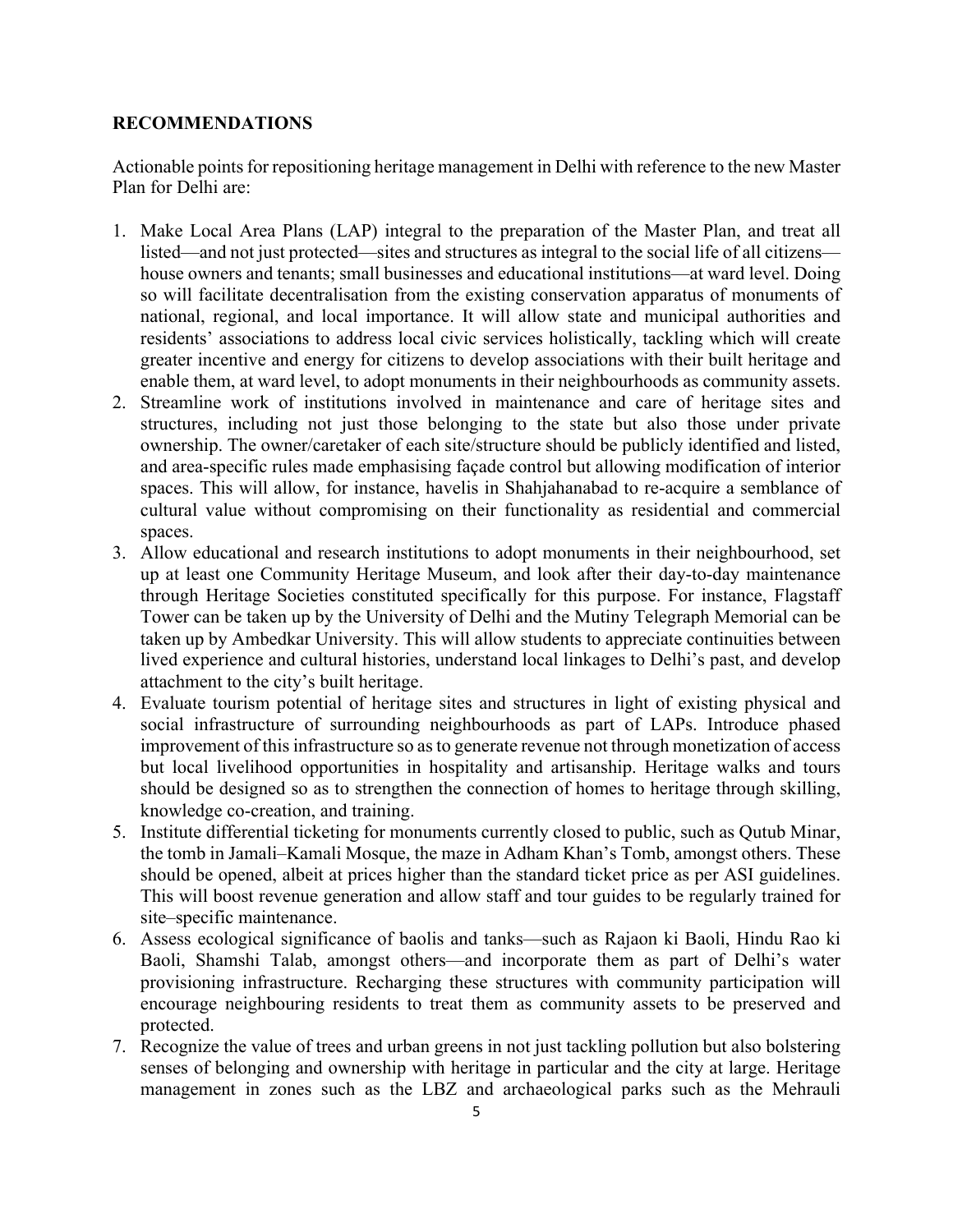Archaeological Park is essentially tied to the maintenance and strengthening of the trees and water bodies in and around them. Inculcating deeper appreciation for these through LAPs and community museums will contribute towards lowering Delhi's environmental footprint and enrichen its intangible heritage.

- 8. Adopt and extend NMA's category of 'living monuments' to not just places of institutionalised religious worship but all other sites which are found to be embedded in their neighbourhood's sociality—such as Satpula, Pipal Thala, Ferozshah Kotla, amongst others. This will further strengthen local affective claims over built heritage.
- 9. Allow adaptive social reuse for structures completely divorced from their surrounding contexts, such as Chauburji Masjid, Qila Rai Pithora walls, Salimgarh, amongst others. Visions for such reuse to be generated at ward level in community museums to be set up as part of LAPs, and processed in consultation with state custodians.
- 10. Mandate generation of heritage bye-laws specific to Delhi's particularities at zonal level. Different bye-laws for different heritage zones, such as Shahjahanabad, LBZ, Mehrauli, amongst others. Bye-laws should be generated in keeping with needs and aspirations of local communities at ward level and should reflect key concerns and visions identified in LAPs.
- 11. Heritage zones should also include markets with historical significance, such as Meena Bazaar and Dariba, and markets with relevance to the city's intangible heritage, such as ceramic market at Hauz Rani. Bye-laws may be generated in keeping with needs of each such zone.
- 12. Generate public interest in modern built heritage of contemporary Delhi—such as Central Vista, Mandi House area, Indraprastha and Lodhi Institutional Areas, amongst others notified under the Delhi Building Bye-Laws and make city-wide public consultation mandatory for redevelopment of these sites and structures.

Prepared by: Anubhav Pradhan Doctoral Candidate, Jamia Millia Islamia in consultation with:

- Sohail Hashmi Historian
- Professor Narayani Gupta Historian
- Anisha Shekhar Mukherji Conservationist
- Dr Swapna Liddle Historian
- Dr Surajit Sarkar Centre for Community Knowledge, Ambedkar University